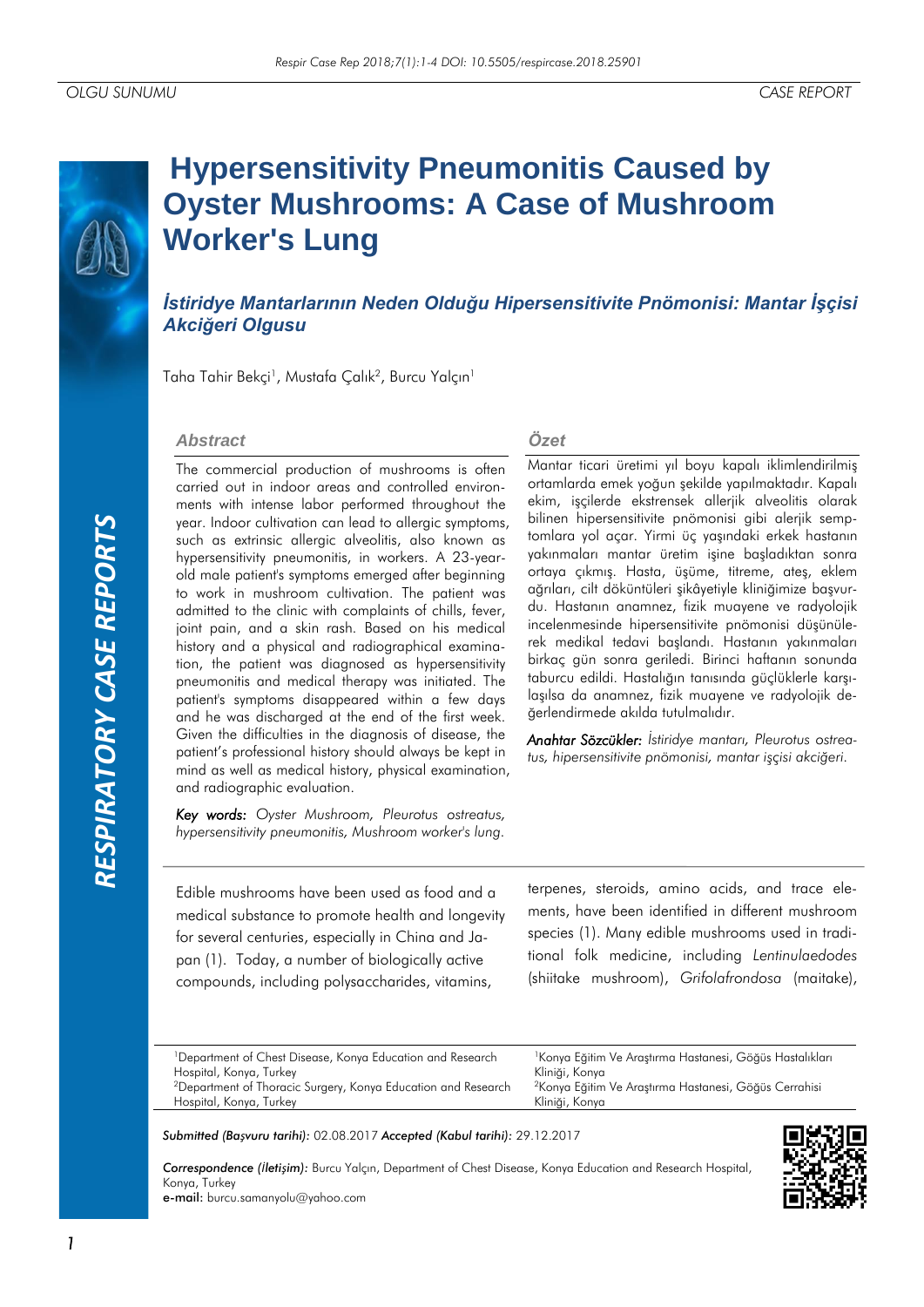*Hericiumerinaceus*, *Flammulinavelutipes*, *Tremellamesenterica* and *Pleurotusostreatus* are considered a good source of bioactive compounds (2). A cultivation technique of *P. ostreatus* on artificial substrate in airconditioned rooms rendered production economical throughout the year. The indoor cultivation, however, has regularly led to allergic symptoms in workers (3-6).

Hypersensitivity Pneumonia (HP) represents a heterogeneous group of diseases that are caused by repeated inhalation of organic antigens and inorganic lowmolecular-weight particles. These particles, which are usually 1 to 5 μm in diameter, are deposited in distal air spaces and produce an immune-mediated inflammatory response in sensitized individuals. There is a wide spectrum of causative antigens, including fungi, bacteria, mammalian and avian proteins, small-molecular-weight chemical compounds, and wood dust (7).

# CASE

The patient presented at the hospital with the complaints of chills, fever, joint paint, and a skin rash (Figure 1). On admission, his height was 178 cm and his weight was 73 kg. His temperature was 38.2°C, blood pressure was 110/70 mmHg, pulse rate was 96 beats per minute with a regular rhythm, and respiration rate was 18 per minute. Bilateral rough breathing sounds were audible in both lungs. Posteroanterior lung radiography showed bilateral, minimally ground-glass consolidation areas in both the upper and middle zones. Bilateral, ground-glass areas in the upper and middle zones of both lungs were also observed in a thoracic computed tomography (CT) scan (Figures 2 and 3). The patient was hospitalized with HP as a prediagnosis. The laboratory examination results were as follows: leukocytes, 14,000 K/u; C-reactive protein, 60.7 mg/L; hemoglobin, 17.2 gr/dL; hematocrit, 51%; and immunoglobulin E level (IgE), 32.7 IU/mL. Additional results were: sputum culture (-), acid-fast bacilli (-), nasal viral swab (-), and serum marker of collagen diseases (-). He had no history of previous medical disorders. There were no specific findings from flexible bronchoscopy or bronchoalveolar lavage (BAL). It was learned that the symptoms first started 3 months earlier after the patient began to work in mushroom production. Therapy of 40 mg methylprednisolone and an anti-histaminic was initiated and gradually reduced over the next 8 weeks. Follow-up did not indicate any deterioration of respiratory function. The patient's symptoms began to improve after a couple of days of medical treatment; the fever regressed, respiratory system complaints stopped, and the

skin lesions improved. The lesions observed on the chest radiograph dissipated, and the patient was discharged after a week.



*Figure 1: The patient's body rashes*



*Figure 2: Thoracic CT scans of the patient*



*Figure 3: Thoracic CT scans of the patient*

### **DISCUSSION**

New sources of organic and inorganic antigens are continually being recognized. Work in a broad range of occupations increases the risk of developing HP (8). The first mushroom worker's lung (MWL) patient was reported 55 years ago (9,10). The first, and a frequently seen type of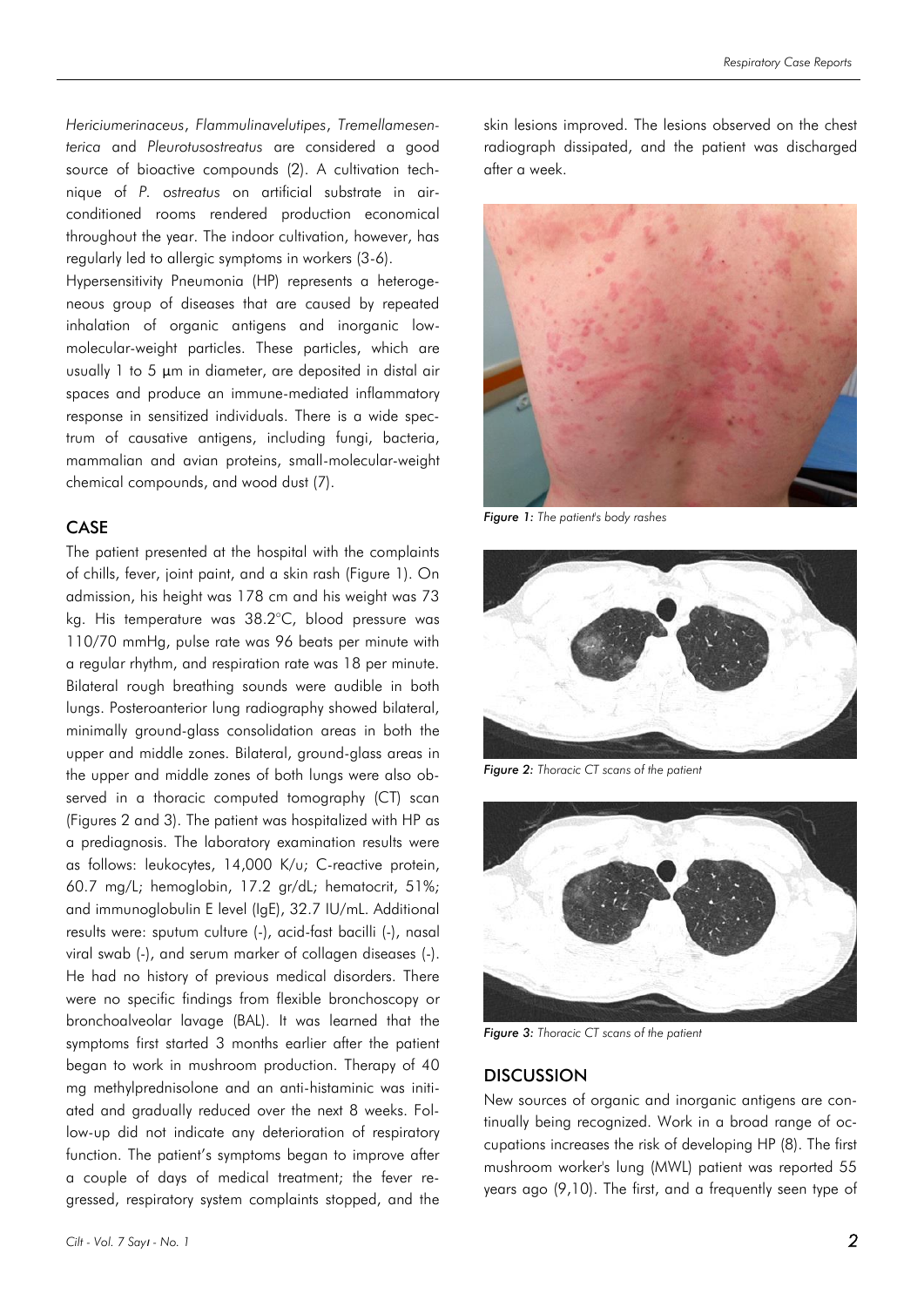MWL, is caused by the inhalation of a large number of *thermophilicactinomycetes* from compost used for the cultivation of *Agaricusbisporus* (9-11). There is different pathogenicity in *P. ostreatus* and *A. bisporus* (3). *P. ostreatus* discharges a tremendous amount of basidiospores in the course of cap growth before reaching a marketable size (11). The high incidence of MWL or respiratory symptoms may result from not only the high antigenicity but also the high concentration of basidiospores encountered in indoor cultivation of this fungus (12).

HP in susceptible people is a heterogeneous and uncommon non–IgE, T-helper cell type 1-mediated inflammatory pulmonary disease with systemic symptoms resulting from repeated inhalation of aerosolized antigenic organic dust and inorganic low-molecular-weight particles. More than 200 antigens can cause HP. The most common and well-studied forms are farmer's lung and bird fancier's lung (13).

HP caused by fungi may also occur in non-food industry employees such as farmers and those who work with cork, gypsum plaster or wood. Interestingly, despite exposure to a provoking antigen, only 5% to 15% of exposed individuals ever develop HP. Host risk factors are poorly characterized, with the exception of those linked to exposure. HP is more common in males than females, with an over representation of middle-aged individuals (14). Our case was a male worker at a mushroom farm. Although there is a diverse array of antigens that provoke HP, they share certain important characteristics. These characteristics include their size, solubility, particulate nature and their capacity to provoke a nonspecific inflammatory response and a specific immune reaction (15). HP may occur in acute, subacute, or chronic form, depending on the quantity and period of exposure (13). In the acute form, sensitive patients who were exposed to large amount of antigen experience shortness of breath, fever, chills, malaise, myalgia, and a non-productive cough after as little as just 4 to 8 hours. These symptoms disappear without any specific treatment within 24 hours once the triggering agent is removed. We observed similar findings in our case. The symptoms regressed after exposure to the antigen was eliminated. In the subacute/chronic phase, patients often present with slowly progressive shortness of breath, fatigue, low-grade fever, weight loss, and a chronic cough (13).

The clinical manifestations of HP are heterogeneous. All of the clinical forms of HP (i.e., acute, subacute, chronic), may mimic multiple diseases. There is no pathognomonic clinical, radiological, or laboratory examination, including lung biopsy, for the diagnosis. Therefore, all symptoms, BAL results, thoracic imaging techniques, laboratory tests, and usually a biopsy, have to be evaluated together (14). In practice, a transbronchial lung biopsy is often performed in patients with insufficient or suspicious clinical findings performed to distinguish from other interstitial lung diseases and make a definite diagnosis. High clinical suspicion and meticulous occupational and environmental histories are indispensable for accurate diagnosis (7). Diagnosis can be confirmed by clinical improvement observed with the elimination of the suspected antigen and induction of symptoms after antigenic stimulation. Most of the time, especially during the initial admission, there is no clear exposure history and symptoms are often nonspecific. The key to diagnosis is a high index of clinical suspicion in these patients (16). As in all lung diseases, radiography is often used as the initial workup. Typically chest X-rays are normal or show minimal abnormalities. Then, high-resolution CT is performed (17). Although CT findings in patients with HP are often nonspecific, diagnosis can be confirmed without biopsy in patients with a characteristic appearance (18). The most common radiological findings in HP are ground-glass opacities and micronodules in the subacute form of the disease, and air-trapping in expiratory studies (19). Bilateral, ground-glass opacities were observed in our case.

Dermatological symptoms and skin disease can be seen with exposure to bioaerosols. We observed a skin rash in our case, which disappeared with medical treatment once the exposure was no longer present (20).

We were not able to analyze the serum precipitating antibodies against antigens to diagnose the patient because we cannot perform antigen tests in our hospital. It is a limitation of the case.

The obvious treatment in HP is the removal of the offending antigen. After removal of the antigen, progression of the disease stops. A patient with an acute attack usually recovers completely when exposure is prevented; however, if left untreated and with continued exposure to the trigger, permanent damage is possible. The only known, reliable pharmacological treatment for HP is the use of corticosteroids. In the long term, there is no benefit except in the event of a severe acute attack. In our case, improvement of the symptoms was observed once the agent was eliminated from his environment and steroid treatment was provided.